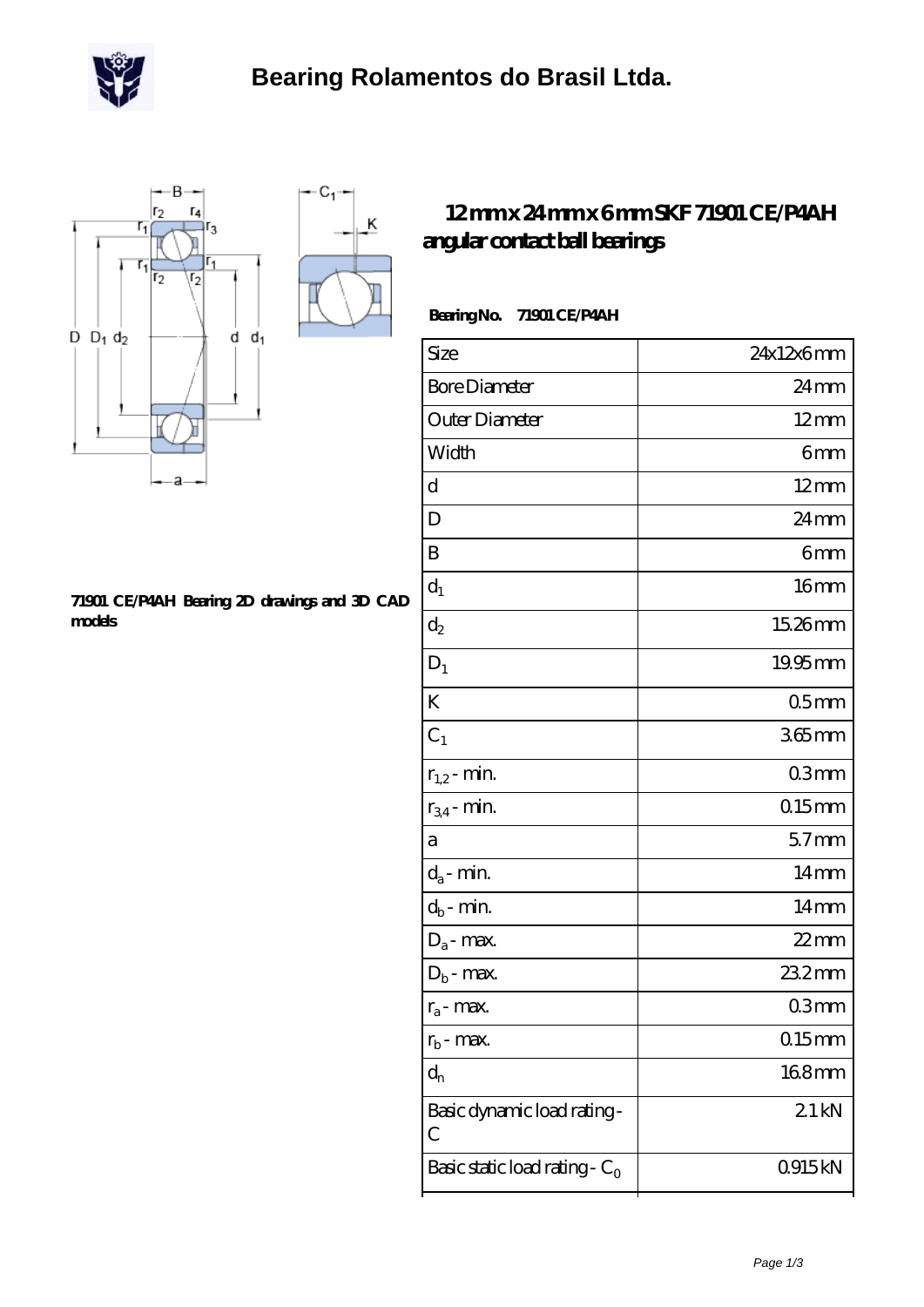

# **[Bearing Rolamentos do Brasil Ltda.](https://m.scottrobertalexander.com)**

| Fatigue load limit - P <sub>u</sub>      | QO39kN            |
|------------------------------------------|-------------------|
| Limiting speed for grease<br>lubrication | 90000r/min        |
| Limiting speed for oil<br>lubrication    | 137000mm/min      |
| Ball - $D_w$                             | 3175mm            |
| Ball - z                                 | 12                |
| $G_{ref}$                                | $01 \text{ cm}$ 3 |
| Calculation factor - $f_0$               | 7.8               |
| Preload class $A - G_A$                  | 11 <sub>N</sub>   |
| Preload class $B - G_B$                  | 34N               |
| Preload class $C$ - $G_C$                | 68N               |
| Calculation factor - f                   | 1.04              |
| Calculation factor - f                   | 1                 |
| Calculation factor - $f_{2A}$            | $\mathbf{1}$      |
| Calculation factor - $f_{2B}$            | 1.04              |
| Calculation factor - $f_{\chi}$          | 1.08              |
| Calculation factor - f <sub>HC</sub>     | 1                 |
| Preload class A                          | 11 N/micron       |
| Preload class B                          | 17N/micron        |
| Preload class C                          | 23N/micron        |
| $d_1$                                    | 16 <sub>mm</sub>  |
| $d_2$                                    | 15.26mm           |
| $D_1$                                    | 19.95mm           |
| $C_1$                                    | $365$ mm          |
| $r_{1,2}$ min.                           | 03 <sub>mm</sub>  |
| $r_{34}$ min.                            | $0.15$ mm         |
| $d_a$ min.                               | $14 \text{mm}$    |
| $d_h$ min.                               | $14 \text{mm}$    |
| $D_a$ max.                               | $22$ mm           |
| $Db$ max.                                | 23.2mm            |
|                                          |                   |